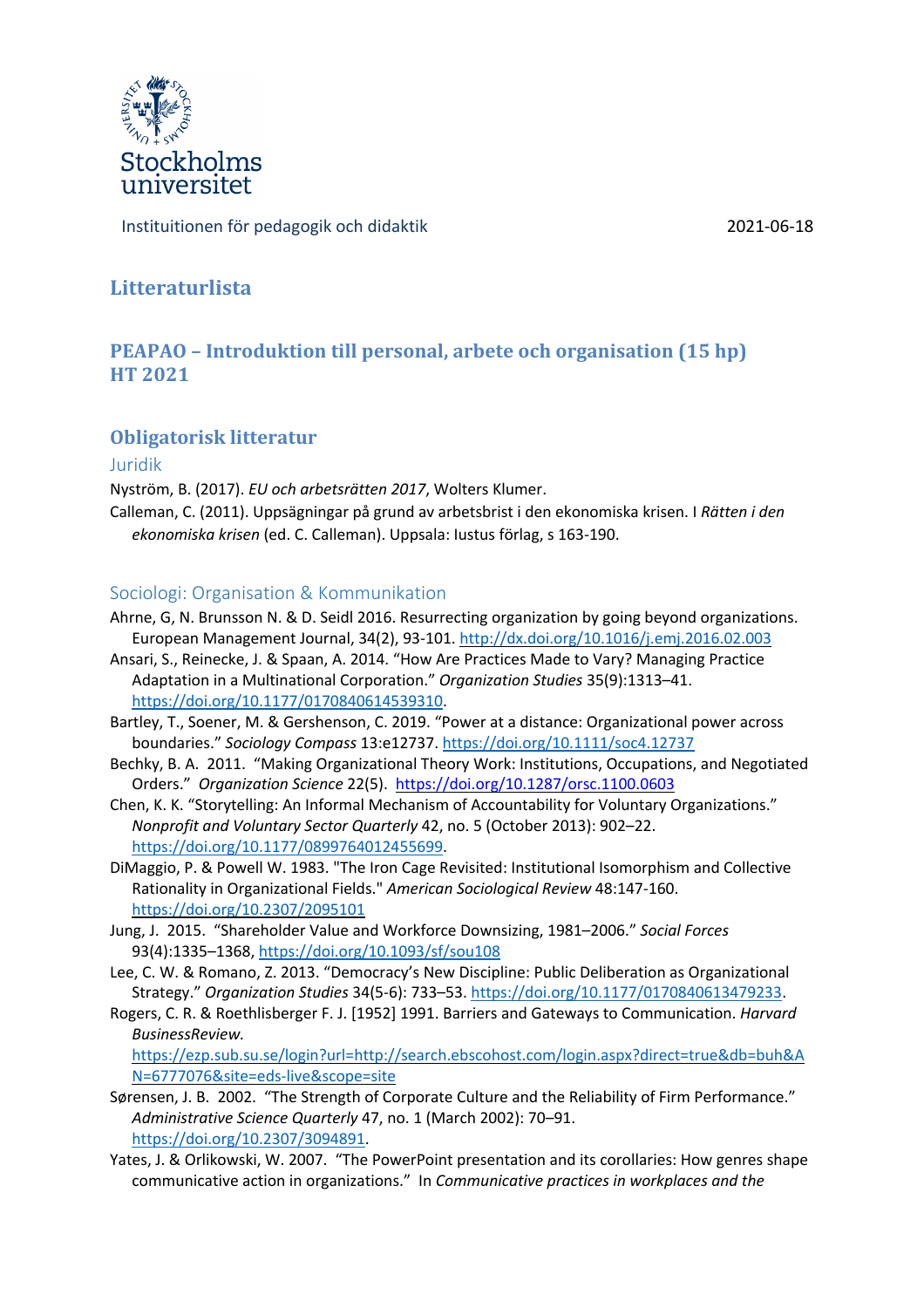*professions : cultural perspectives on the regulation of discourse and organizations*, edited by Mark Zachry and Charlotte Thralls,

https://citeseerx.ist.psu.edu/viewdoc/download?doi=10.1.1.471.4107&rep=rep1&type=pdf

Weick, K. E., K. M. Sutcliffe och D. Obstfeld 2005. Organizing and the Process of Sensemaking. *Organization Science* 16(4): 409-421. https://www.jstor.org/stable/25145979

## Psykologi

Pass 1 Downsizing

- van Dierendonck, D., & Jacobs, G. (2012). Survivors and victims, a meta-analytical review of fairness and organizational commitment after downsizing. *British Journal of Management*, 23, 96-109. DOI: 10.1111/j.1467-8551.2010.00724.x
- Morgan, J, I., & Harris, P. R. (2015). Evidence that brief self-affirming implementation intentions can reduce work-related anxiety in downsize survivors. *Anxiety, Stress, & Coping*, 28, 5, 563-575. DOI: 10.1080/10615806.2015.1004665
- van Dick, R., Drzensky, F., & Heinz, M. (2016). Goodbye or identify: Determental effects of downsizing on identification and survivor performance. *Frontiers in Psychology*, 7, 771. Doi: 10.3389/fpsyg.2016.00771
- Gandolfi, F. (2013). Workforce downsizing strategies, archetypes, approaches and tactics. *Journal of Management Research*, 13, 67–76.
- McDevitt, R., Giapponi, C., & Houston, D. M. (2013). Organizational downsizing during an economic crisis: Survivors' and victims' perspectives. *Organization Management Journal*, 10, 227-239. DOI: 10.1080/15416518.2013.859057
- Neves, P. (2014). Taking it out on survivors: Submissive employees, downsizing, and abusive supervision. *Journal of Occupational and Organizational Psychology*, 87, 507–534. DOI:10.1111/joop.12061
- Ashman, I. (2015). The Face-to-Face Delivery of Downsizing Decisions in UK Public Sector Organizations: The envoy role. *Public Management Review*, 17, 108-128. DOI: 10.1080/14719037.2013.785583
- Schenkel, A., & Teigland, R. (2016). Why doesn't downsizing deliver? A multi-level model integrating downsizing, social capital, dynamic capabilities, and firm performance. *The International Journal of Human Resource Management*, DOI: 10.1080/09585192.2015.1130734
- Zatzick, C. D., Deery, S. J., & Iverson, R. D. (2015). Understanding the determinants of who gets laid off: Does affective organizational commitment matter? *Human Resource Management*, 54, 877– 891. DOI:10.1002/hrm.21641
- Mishra, A. K., & Spreitzer, G. M. (1998). Explaining how survivors respond to downsizing: The roles of trust, empowerment, justice, and work redesign. *Academy of Management Review*, 3 ,567-588.

### Pass 2 Motivation och prestation

- Andersson-Stråberg, T., Hellgren, J., & Sverke, M. (2005). Att få vad man förtjänar. Rättviseupplevelser i samband med individuell lönesättning. *Arbetsmarknad & Arbetsliv*, 2, 93- 106.
- Cerasoli, C. P., Nicklin, J. M., & Ford, M., T. (2014). Intrinsic motivation and extrinsic incentives jointly predict performance: A 40-year meta-analysis. *Psychological Bulletin*, 140, 980-1008.
- Downes, P. E., & Choi, D. (2014). Employee reactions to pay dispersion: A typology of existing research. *Human Resource Management Review*, 24, 53-66.
- Eriksson, A., Sverke, M., Hellgren, J., & Wallenberg, J. (2002). Lön som styrmedel. Konsekvenser för kommunanställdas attityder och prestation. *Arbetsmarknad & Arbetsliv*, 3, 205-217.
- Gagne, M., & Deci, E. L. (2005). Self-determination theory and work motivation. *Journal of Organizational Behavior*, 26, 331–362.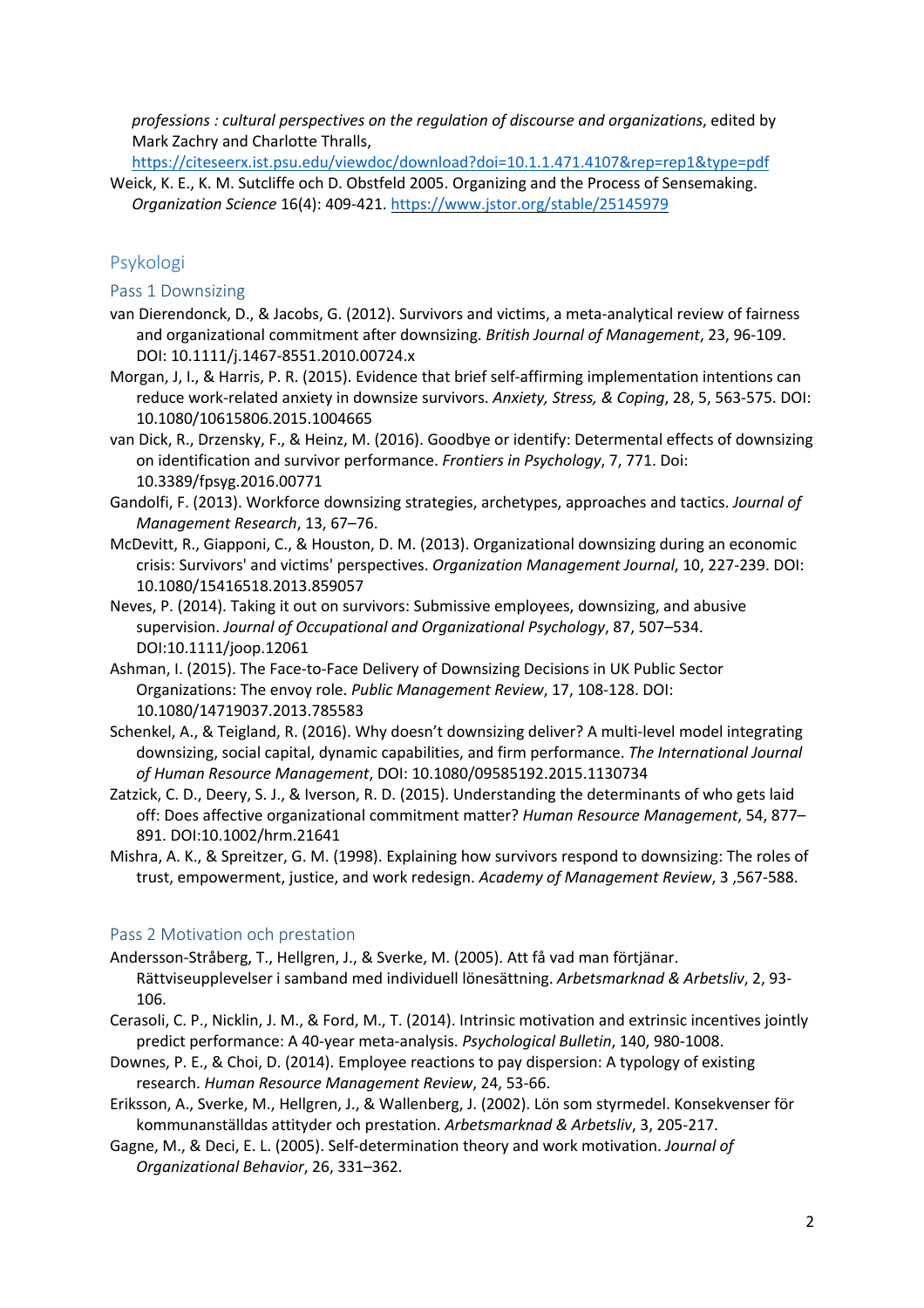- Hackman, R. J., & Oldham, G. R. (1976). Motivation through the design of work: Test of a theory. *Organizational Behavior and Human Performance*, 2, 250-279.
- Latham, G. P., & Ernst, C. T. (2006). Keys to motivating tomorow's workforce. *Human Resource Management Review*, 16, 181–198.
- Latham, G. P., & Locke, E. A. (2007). New developments in and directions for goal-setting research. *European Psychologist*, 4, 290–300.
- Promberger, M., & Marteau, T. M. (2013). When do financial incentives reduce intrinsic motivation? Comparing behaviors studied in psychology and economic literature. *Health Psychology*, 32, 950- 957.
- Rynes, S. L., Gerhart, B., & Minette, K. A. (2004). The importance of pay in employee motivation: Discrepancies between what people say and what they do. *Human Resource Management*, 4, 381-394.
- Shaw, J. D., & Gupta, N. (2015). Let the evidence speak again! Financial incentives are more effective than we thought. *Human Resource Management Journal*, 25, 281-293.
- Shaw, J. D., Gupta, N., & Delery, J. E. (2002). Pay dispersion and workforce performance: Moderating effects of incentives and interdependence. *Strategic Management Journal*, 23, 491-512.

### Pedagogik

### Pass 1: Utbildning, arbete och kompetens

- Anderson, J.R., Greeno, J.G., Reder, L.M, & Simon, H.A. (2001). Perspectives on Learning, Thinking, and Activity. *Educational researcher* 29(11): 11-13. DOI: 10.3102/0013189X029004011 (Finns att ladda ner som artikel på www.su.se/bibliotek)
- Billett, S. (2004). Workplace participatory practices. Conceptualising workplaces as learning environments. *The Journal of Workplace Learning*, 16, 6, 312–320. (Finns att ladda ner som artikel på www.su.se/bibliotek)
- Ellström, P.-E. (1997). The many meanings of occupational competence and qualification. *Journal of European Industrial Training,* vol. 21 (6-7), 226-273. https://doi.org/10.1108/03090599710171567. (Finns att ladda ner som artikel på www.su.se/bibliotek)
- Ellström, P.-E. & Kock, H. (2008). Competence Development in the Workplace: Concept, Strategies and Effects. *Asia Pacific Education Review,* vol 9(1), 5-20. (Finns att ladda ner som artikel på www.su.se/bibliotek)
- Hager, P. (2011). Theories of Workplace Learning. In Malloch, M., Cairns, L., Evans, K. & O'Connor, B. (Eds.) The Sage Handbook of Workplace Learning. Thousand Oaks: Sage. (finns att ladda ner som e-kapitel på www.su.se/bibliotek)
- Lindberg, O. & Rantatalo, O. (2015). Competence in professional practice: A practice theory analysis of police and doctors. *Human Relations,* vol 68(4), 561-582. (Finns att ladda ner som artikel på www.su.se/bibliotek)
- Nilsson, S. (2017). Employability, employment and the establishment of higher education graduates in the labour market. I M. Tomlinson & L. Holmes (red*.). Graduate Employability in Context: Theory, research and debate*, pp. 65-85. Palgrave Macmillan. (finns som PDF på Athena)
- Nilsson, S. & Ellström, P.-E. (2012). Employability and talent management: challenges for HRD practices. *European Journal of Training and Development*, vol. 36(1), 26-45. (Finns att ladda ner som artikel på www.su.se/bibliotek)

#### Pass 2: Implementering, förändring och lärande

Andriopoulos, C. & Lewis, M.W. (2009) Exploitation – exploration tensions and organizational ambidexterity: Managing paradoxes of innovation, *Organization Science*, 20(4), 696-717(Finns att ladda ner som artikel på www.su.se/bibliotek)